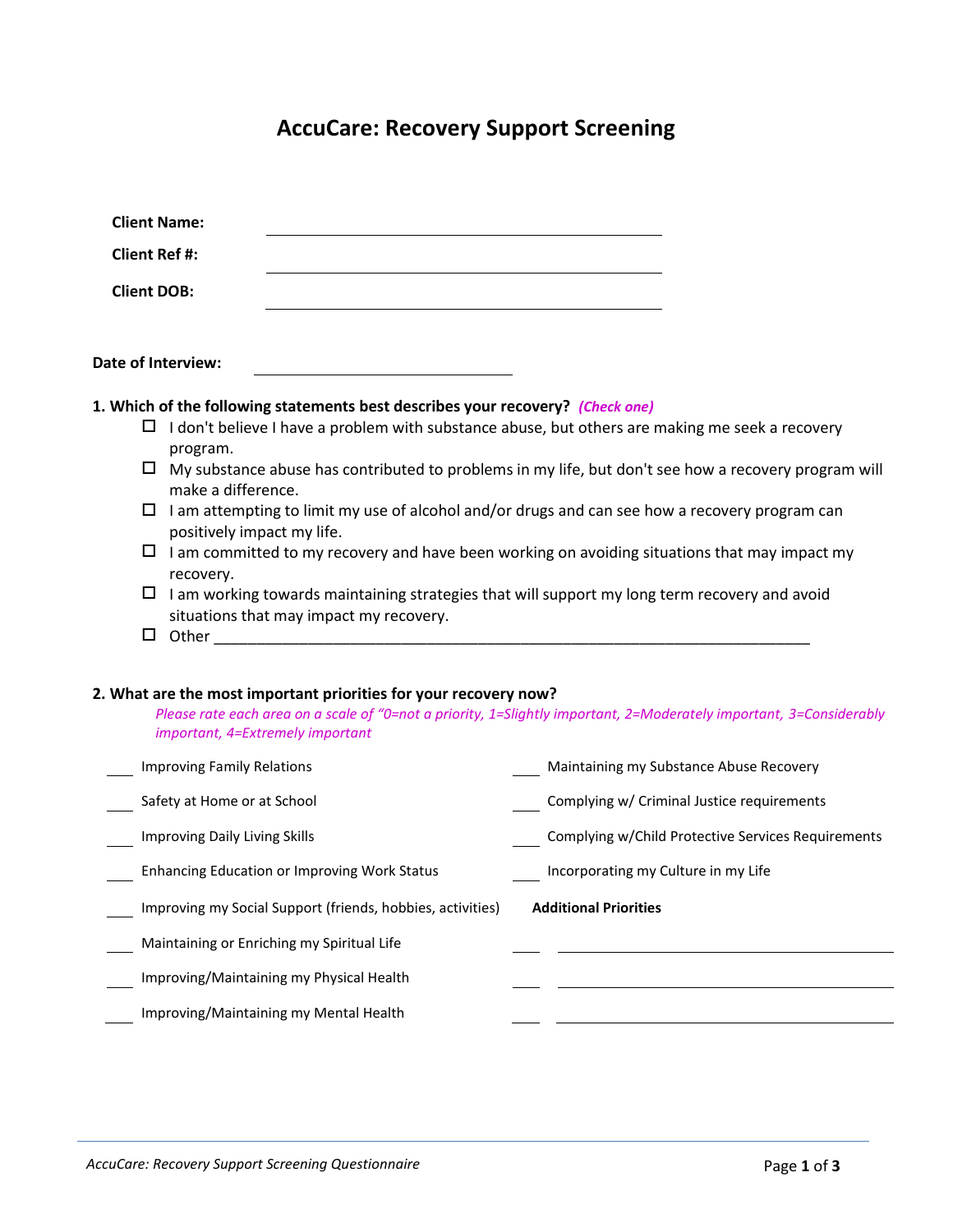## **3. What kinds of recovery support services do you think might be most helpful for you?** *(Check all that apply)*

#### Family Relationships

- $\Box$  Marriage education/counseling  $\Box$  Family education/counseling
- 
- 

#### Safety at Home or School

- $\Box$  Intimate partner violence education  $\Box$  Bullying education
- $\square$  Anger management (self and/or partner)  $\square$  Suicide education
- $\square$  Domestic violence service  $\square$  Locating safe house
- $\Box$  Other

#### Daily Living Skills

- $\Box$  Assistance with hygiene (showering, brushing teeth)  $\Box$  Assistance with budgeting or finance
- 
- Transportation to attend recover support activities Other \_\_\_\_\_\_\_\_\_\_\_\_\_\_\_\_\_\_\_\_\_\_\_\_\_\_\_\_\_\_\_\_

#### Education or Work Status

- 
- 
- $\square$  Assistance with writing resume  $\square$  Assistance in obtaining GED
- $\Box$  Assistance searching for a job  $\Box$  Tutoring on school subjects
- Other \_\_\_\_\_\_\_\_\_\_\_\_\_\_\_\_\_\_\_\_\_\_\_\_\_\_\_\_\_\_\_\_

## Social Support

- $\Box$  Need for caring supportive person/people to talk to  $\Box$  Activities to meet new friends
- $\Box$  Healthy group activities/social gathering with peers  $\Box$  Other

#### **Spirituality**

- $\square$  Desire to attend spiritual/religious activities  $\square$  Spiritual retreat
- $\square$  Someone to discuss spiritual/religious activities with  $\square$  Other

#### **Cultural**

- $\Box$  Interested in participating in cultural activities  $\Box$  Indigenous language recovery/expression
- 
- $\square$  Traditional Healing Services  $\square$  Tribal song and dance
- 
- $\square$  Talking Circle  $\square$  Other  $\square$  Other  $\square$
- $\square$  Cultural retreat

#### Substance Abuse Recovery

- $\square$  Support to stop using alcohol or drugs  $\square$  Transitional drug free housing
- $\square$  Support to continue being clean and sober  $\square$  Clinical assessment
- Alcohol/drug testing Other \_\_\_\_\_\_\_\_\_\_\_\_\_\_\_\_\_\_\_\_\_\_\_\_\_\_\_\_\_\_\_\_

#### Physical Health

- $\square$  Stress management  $\square$  Auricular acupuncture
- 
- Acupuncture Other \_\_\_\_\_\_\_\_\_\_\_\_\_\_\_\_\_\_\_\_\_\_\_\_\_\_\_\_\_\_\_\_

#### Mental Health

- Stress management Other \_\_\_\_\_\_\_\_\_\_\_\_\_\_\_\_\_\_\_\_\_\_\_\_\_\_\_\_\_\_\_\_
- $\square$  Relaxation management  $\square$  Other  $\square$  Other  $\square$
- Child care services Other \_\_\_\_\_\_\_\_\_\_\_\_\_\_\_\_\_\_\_\_\_\_\_\_\_\_\_\_\_\_\_\_ Parenting skills Other \_\_\_\_\_\_\_\_\_\_\_\_\_\_\_\_\_\_\_\_\_\_\_\_\_\_\_\_\_\_\_\_
	-
	-
	-
	-
- $\Box$  Assistance with housekeeping  $\Box$  Information about nutrition or meal planning
	-
- $\square$  Need for vocational training  $\square$  Assistance with Interviewing Skills
- $\Box$  Assistance with reading or comprehension  $\Box$  Assistance with clothing or shoes for interview
	-
	-
	-
	-
	- -
	-
- $\square$  Learning more about my culture  $\square$  Story telling/cultural teaching
	-
- $\square$  Sweat Lodge  $\square$  Sweat Lodge
	-
	-
	-
	-
	-
- $\Box$  HIV/AIDS education  $\Box$  Physical fitness and well being activities
	-
	-
	-